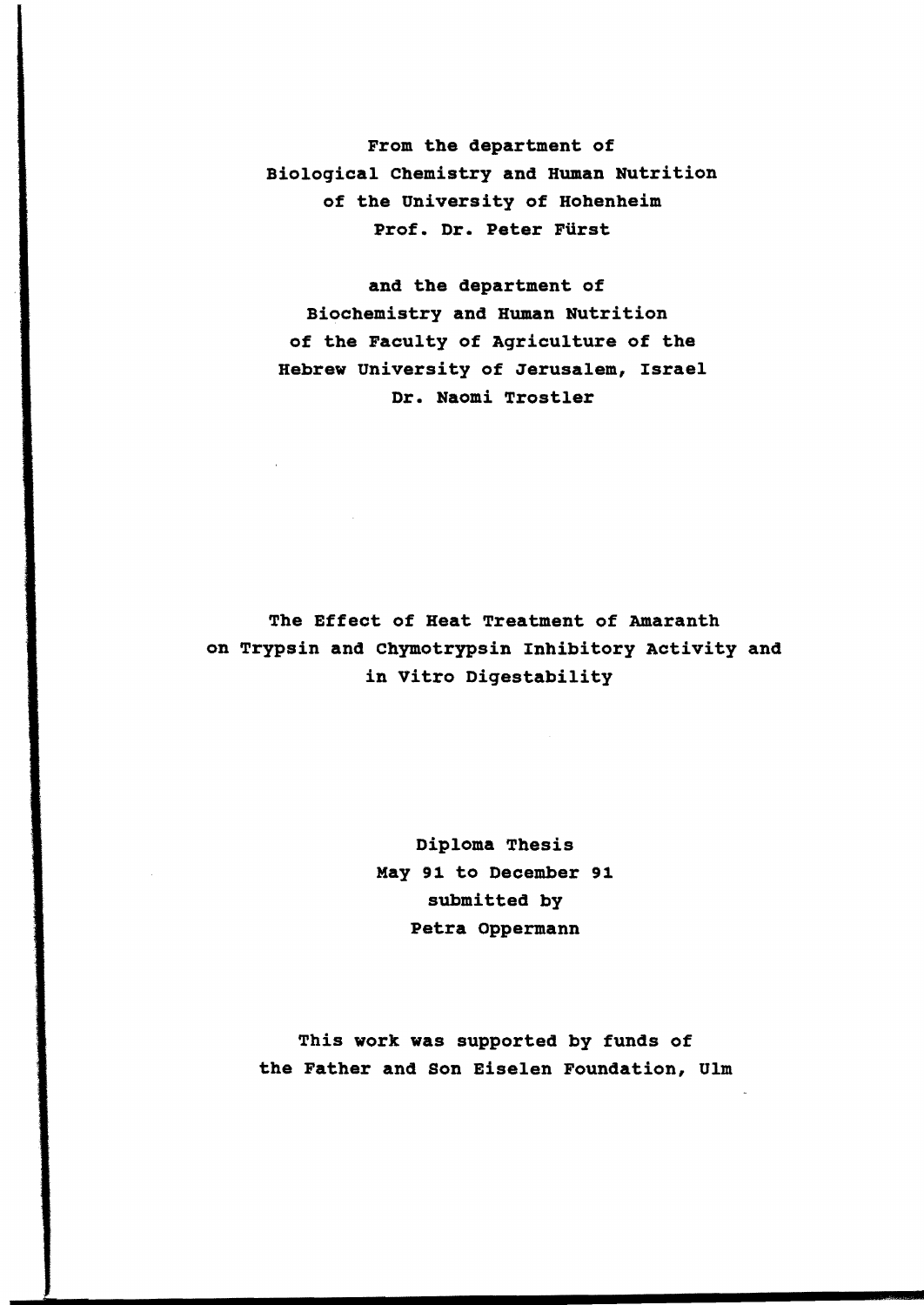## **5. SUMMARY**

The nutritional value and digestability of amaranth species A. hypochondriacus K343 was studied. Analysis of chemical composition in percent dry matter showed 16.3% protein, 4.5% fat, 70% carbohydrates, 4.4% fiber and 12% moisture. Trypsin and chymotrypsin inhibitor contents (TI and CI) were low, 0.017 TIU/mg and 0.022 CIU/mg amaranth. These values were similar to those found in literature. Inhibitor extraction resulted in high losses of activity following dialysis with a MW cut-off of 3500. Inhibitors showed high heat stability. After exposure of amaranth flour to 100 0 C for 6 hours 50 % CI activity was retained, 10% CI residual inhibitory activity remained following 30 min autoclaving. TI appeared to be more heat sensitive than CI. The effectiveness of heat exposure on inhibitor inactivation was drasticly reduced when large batches of coarse flour were treated. This may have been caused by decreased heat accessability and increased flour particle size.

Protein of heat treated samples was extracted, yielding mainly albumins. Protein extracts were subjected to in vitro digestion with pepsin, pancreatin and pepsin+pancreatin, simulating gastrointestinal treatment of proteins to assess the influence of heat treatments on digestion. Digestion samples and controls were evaluated by SOS-PAGE. Undigested protein extract showed 15 bands with molecular weights (MW) ranging form 15 to 69 kD. No-enzyme controls showed fewer bands of lower MW probably due to denaturation by basic and acidic pH. No differences were found between controls of the various heat treatments.

Electrophoretic patterns resulting from pepsin, pancreatin and successive pepsin+pancreatin digestion varied considerably due to different specificities of the enzymes. Pepsin digestion resulted in low MW sUbunits, successive pepsin+pancreatin digestion produced middle to low MW bands, while pancreatin digestion bands ranged from high to low MW. Compared to their no-enzyme controls, greatest changes were observed following successive pepsin+pancreatin